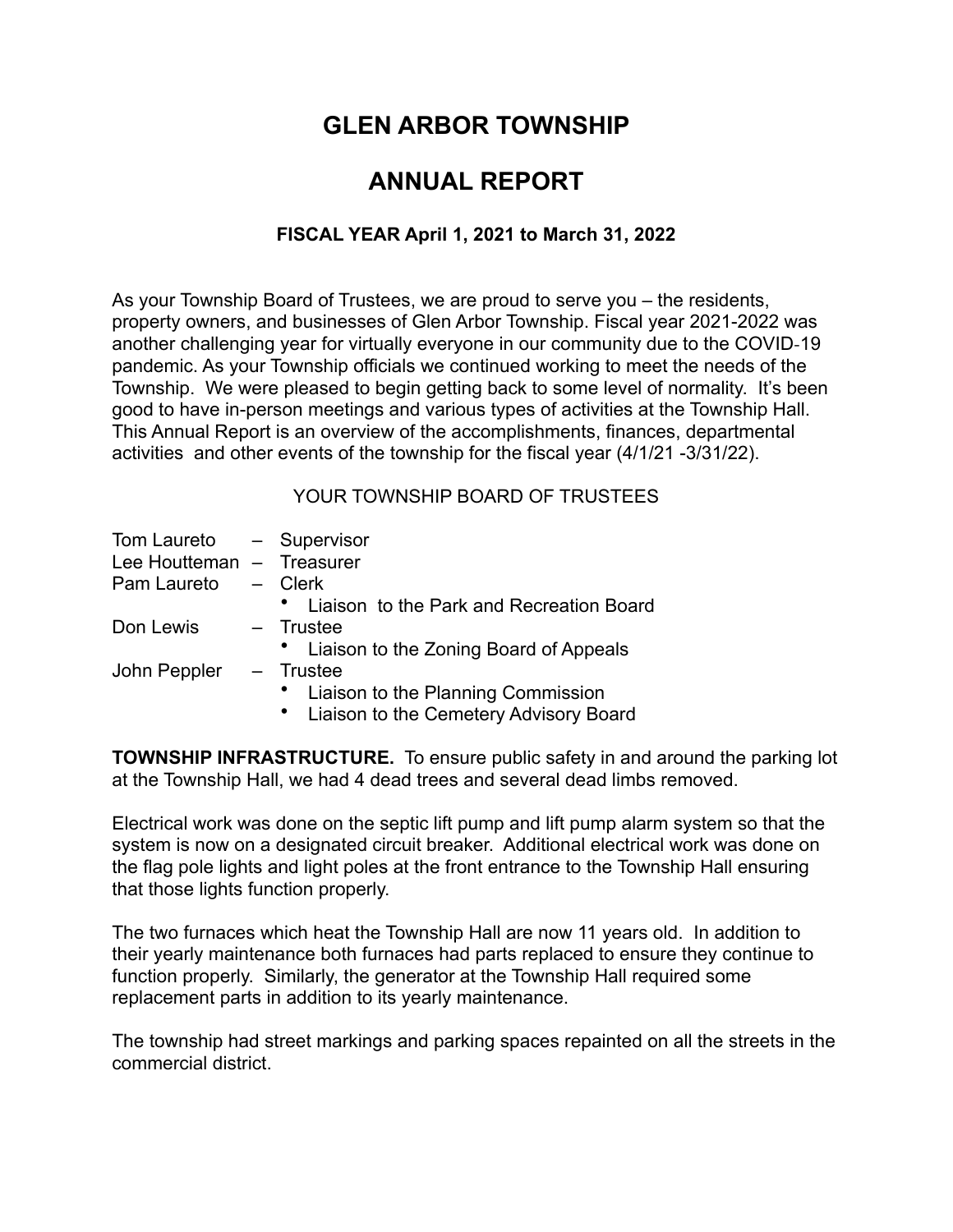At the Township Park, mountings on the chairs/tables by the pickleball courts were upgraded to secure the tables in place. The basketball backboards were replaced (including adjustments to height) at no cost to the Township. A new storage shed for equipment was installed, a new porous pave surface for an outdoor ping-pong table was installed, and a dead tree was replaced.

Glen Arbor Township, with the support of TART Trails, is continuing the engineering work on the preliminary trail design for the Sleeping Bear Heritage Trail. In August, a Public Information meeting featuring Scott Post, Prien and Newhof engineer, showcased 4 sections of the proposed trail. Approximately 125 people were in attendance. The public had a chance to view details of each section and provide feedback to the Township. We received feedback from about 50 people. The Heritage Trail subcommittee met with Scott Post in October and reviewed the public comments, incorporating them into the design where possible. Scott is currently working towards completing the preliminary engineered plan.

**TREASURER'S OFFICE.** The Treasurer's Office is required by law to receive and take charge of all funds belonging to the Township and those funds to be distributed to other taxing authorities. These collections are primarily real estate and personal property taxes, but also include are other Township deposits from permits, rental fees, lease agreements, and more. The Treasurer is required to pay out funds to local school districts such as the Glen Lake Community School and North Ed Career Tech. Other governmental units also receive tax money from Glen Arbor Township according to each taxing authority's millage. Temporary surplus funds are invested prudently with the emphasis on the safety of the principal as required by state law.

During fiscal year 2021-2022, the Treasurer's Office reported:

• Total property taxes collected and processed were \$14,493,554. This is down \$89,571 from the \$14,583,125 collected in 2020 and up \$262,431 from \$14,231,123 collected in 2019.

These receipts were distributed to Leelanau County, Glen Lake Community School, State Education, Northwest Educational Services (North Ed Career Tech), and the Glen Lake Community Library (GLCL). Glen Arbor Township received approximately 13% of the collected taxes (\$1,864,465) of which approximately 12% (\$225,680) is used to fund Township operations and 68% (\$1,276,221) to fund the Glen Lake Fire Department.

Non-tax receipts in 2021-2022 totaled \$307,956. These receipts include a federal American Rescue Plan Act (ARPA) grant (\$45,176), a TART Trails grant for the Sleeping Bear Heritage trail (\$34,300), revenue sharing from the State of Michigan (\$75,415), Tower Lease payments (\$70,984), Township Hall rentals (\$14,850) along with other permits, fees, dividends, and miscellaneous revenue. (See Tax Distribution Chart)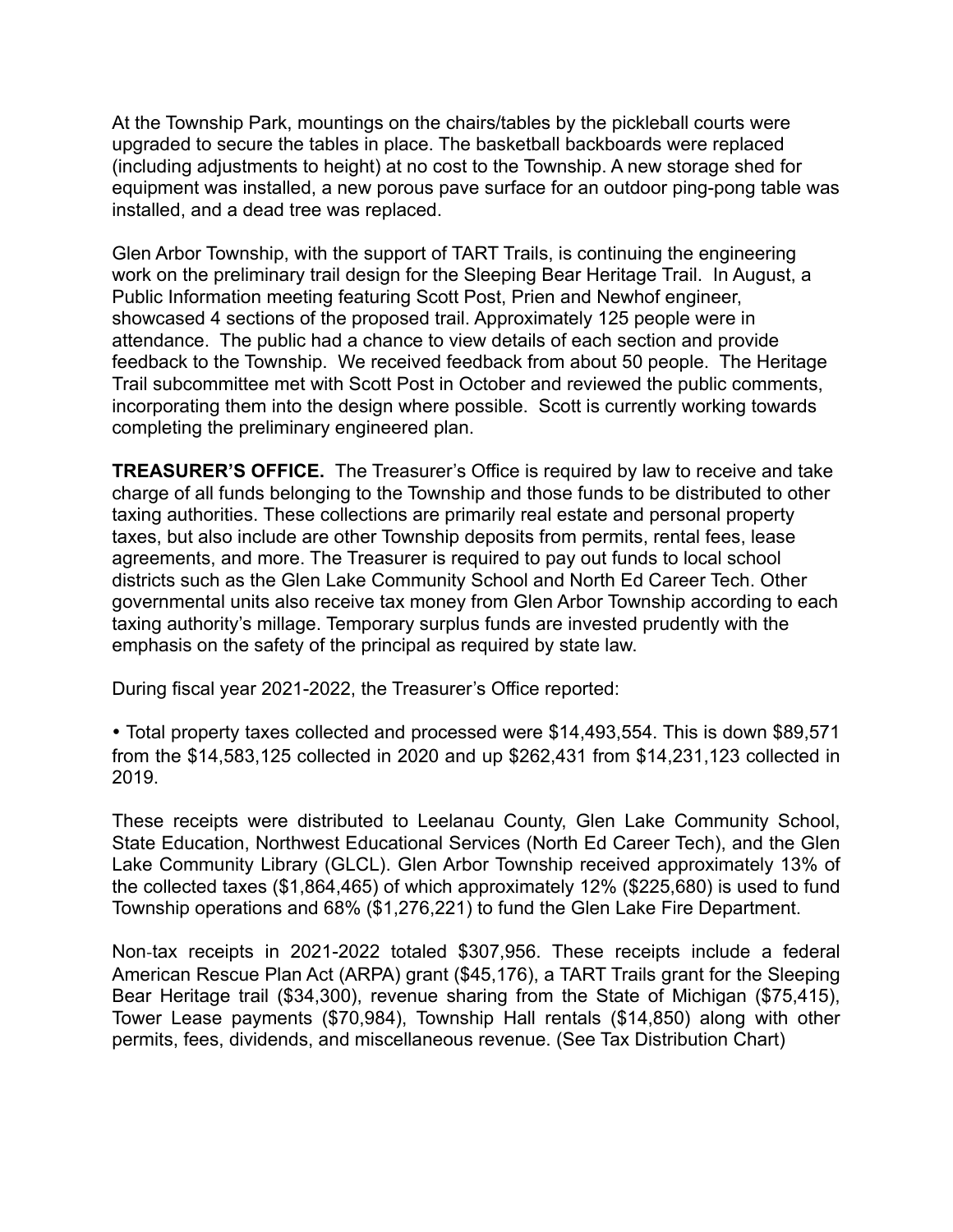• Interest income for 2021-2022 was \$7,795. Since the onset of the COVID-19 pandemic, rates for certificates of deposits and money market investments have remained very low.



**CLERK'S OFFICE.** The responsibilities of the Clerk's Office are primarily set by state statute and include but are not limited to; Election Administration, Freedom of Information Coordinator, Record Retention, Township Notices, Fiduciary Responsibilities, and updates to the Township Ordinances.

In Glen Arbor Township the Clerk's Office also performs many non-statutory duties such providing free Notary services to the public, maintaining the Township Calendar and Website, Coordinating Township Hall Rentals, Coordinatiing the Maintenance and Repair, of Township Infrastructure and, Assisting the GLFD Chief with administrative work. The Clerk is assisted by Deputy Clerk, Michelle Aucello.

Ordinances. The Clerk's Office is responsible for the codification and publication of Township Ordinances. In 2021-2022 the Clerk, with the help of the entire Township Board, has been reviewing Township Ordinances and making updates where necessary. We began the project with the earliest ordinance, 1975, and are working our way toward the most recent. We are currently working on 2008 ordinances so the project will continue into the next fiscal year.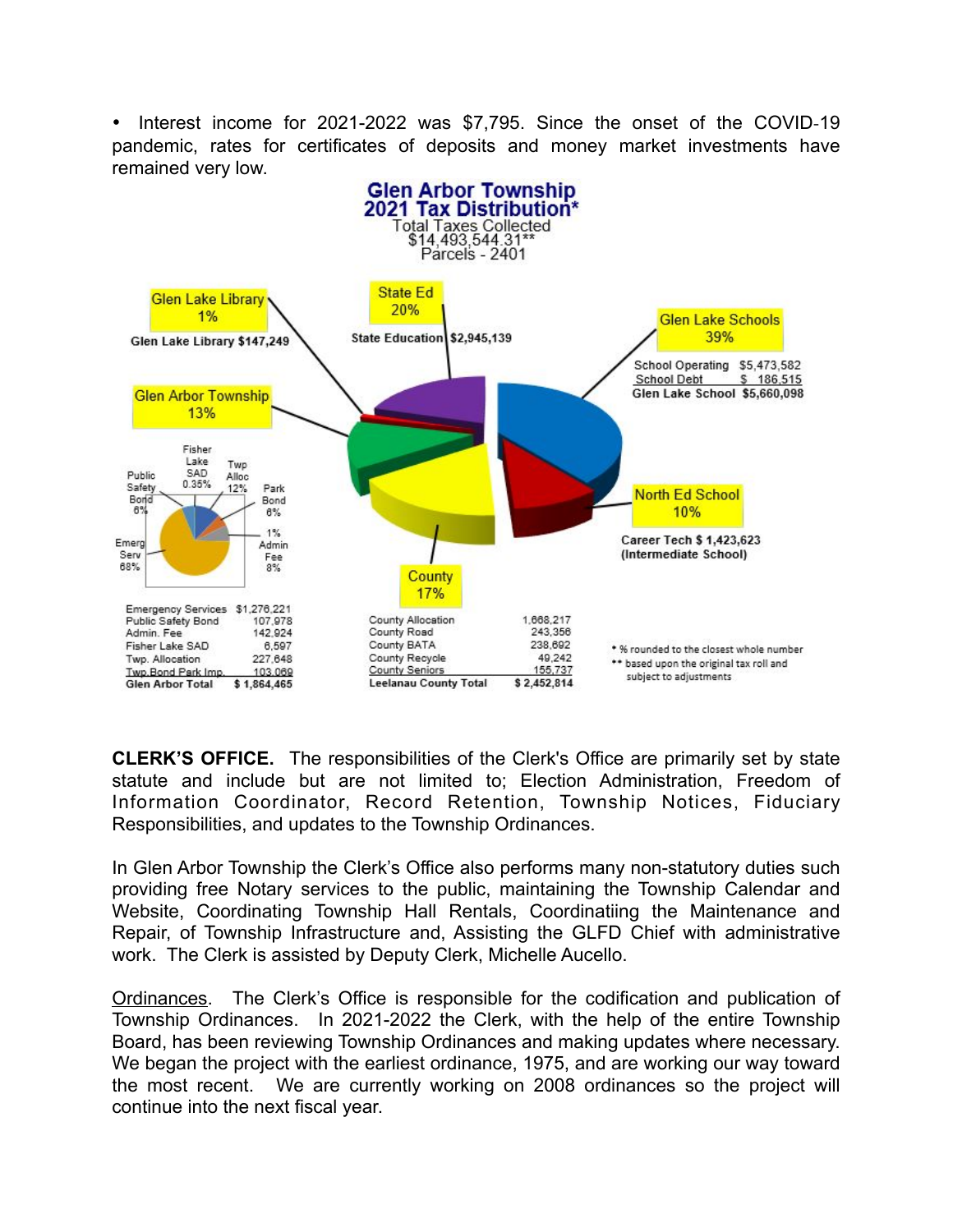Petition Signature Validation. In March, 37 petition sheets were filed with the Clerk to put a ballot question on the August 3, 2021 election. During the preliminary inspection, the petition sheets were visually reviewed for completeness and accuracy. This inspection was performed while the filer was present and a receipt was signed by the Clerk. Following the preliminary inspection, the voter registration status of each signer was checked in the State's Qualified Voter file to determine if he or she was a registered elector in Glen Arbor Township. Of the 152 petition signatures, the Clerk verified 123 valid signatures; exceeding the required number of valid signatures needed.

Elections. Glen Arbor Township held one election on August 3, 2021, where residents approved (60% to 40%) the Township Board's decision to rezone the parcel next to the historic grist mill on the Crystal River from "residential" to "recreational." The library millage request passed 82% to 18%. Five hundred seventy-one (571) registered voters cast their ballot which is roughly a 63% turnout.

Freedom of Information (FOIA). The Clerk's Office responded to 37 FOIA requests filed during 2021.

Legal Notices and Posting of Official Township Meetings and Minutes. The Clerk's Office is also responsible for the preparation, publication and posting of all public notices including those pertaining to elections. Legal notices must be submitted for publication in the Township's newspaper of record. Notices are done to meet the Open Meetings Act requirements advising members of the community of upcoming meetings and public hearings**,** as well as**,** changes in ordinances. Legal notices are submitted to the Leelanau Enterprise, posted online, posted outside the Township Office and, posted at the Glen Arbor Post Office. Minutes of the Township Board meetings and other Township boards and commissions are published on the Township website and copies are kept in the Clerk's Office for the public's inspection. The Clerk's Office submitted 38 legal notices and 6 ordinances for publication for a total cost of \$5,009.

Notary Services and Oaths of Office. During FY 2021-2022, the Clerk's office performed notarial services, and 11 oaths of office for public service and fire department appointments. This year we adopted Michigan Township's Association's recommendation reappointments that the oath must be taken before performing the duties of the office. The oath of office must be taken whenever one of the officials is originally elected or appointed, and every time the official is reelected or reappointed. This is true for both elected officials and those appointed to fill a vacancy. The Township has adopted the same policy for all those serving on appointed boards and commissions. Taking the oath gives credibility to the position to which a person has just been appointed or assigned and it creates a "paper trail" for the date of appointment**.**

**ASSESSOR** (submitted by Tim Cairns, MAAO(3) and Polly Cairns MMAO(4)**.** With a second consecutive year of double-digit real estate value gains, market prices continued to drive up assessed values. Unsurprisingly, national research groups monitoring home resales in the largest city markets measured record-high price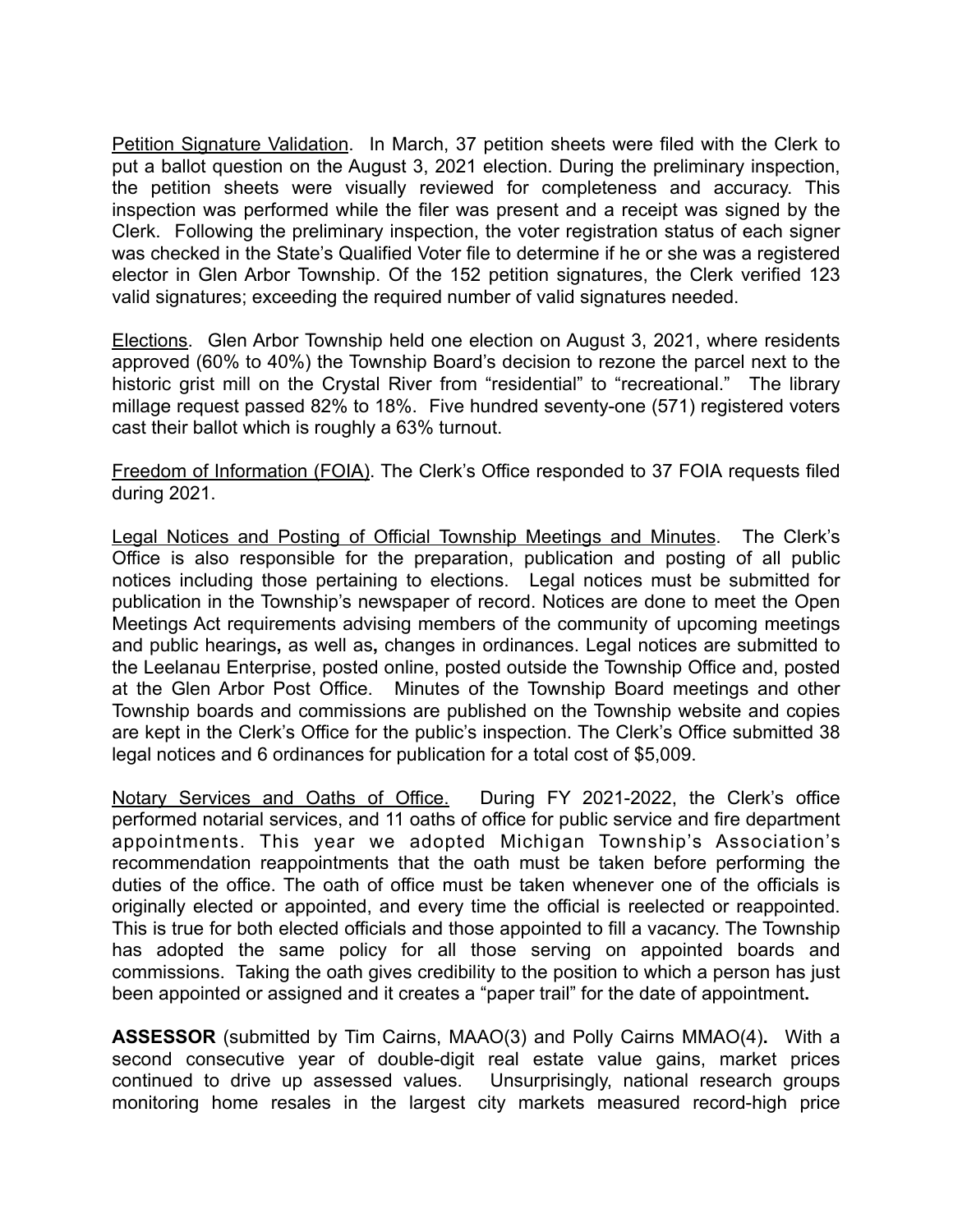increases. High new construction costs will continue to place upward pressure on real estate values with little anticipated relief from the supply side of new and existing homes within the next decade. In the year ahead, nationally, unaffordability will likely limit value growth to single-digit gains. In Glen Arbor, new construction during the past year included the completion of nineteen new homes and thirty-two new factional condominium shares. We anticipate Glen Arbor's real estate gains will continue to outperform national averages. Real estate in Glen Arbor offers world-class value with a vibrant community, a family-focused village-like commercial district, an active Township Park, the Sleeping Bear National Park and Heritage Trail, Sleeping Bear Bay, the Glen Lakes, and Crystal River.

**TOWNSHIP HALL USE and EVENTS IN TOWN.** As the COVID-19 restrictions lifted activities at the Township Hall steadily increased throughout the year. Fitness classes, Pickleball Play, Men's Basketball, GLFD Pancake Breakfast, Glen Arbor Women's Club meetings, Glen Lake Women's Club Art Fair, the  $3<sup>rd</sup> - 6<sup>th</sup>$  Grade basketball teams from Glen Lake School, and numerous Glen Arbor families used the hall through the year. In addition, the Hall was rented by various groups for meetings, art fairs, music festivals, receptions, and 7 wedding events. Township Hall rentals generated \$14,850.00 and run/race events sponsored by Lake Love Events, Race Day Events, and Cherry Republic generated \$5,825.00.

**PLANNING AND ZONING.** In 2021the Township's Zoning Administrator, Tim Cypher, issued 57 land use permits, 1 land division, 11 property line adjustments, and 2 special land use permits. ZA Cypher investigated 1 zoning violation, made 108 construction inspections, and supplied information to 458 township residents and others via phone and email. The township received approximately \$8,310.00 in permit/zoning fees.

There were no Zoning Board of Appeals proceedings in in FY21-22. The Planning Commission gained three new members in 21-22, adopted new bylaws, continued to work on reviewing and editing the zoning ordinance, reviewed one site plan, and held two public hearings on proposed text amendments to the zoning ordinance.

**GLEN ARBOR PARK.** Park and Recreation Board Members: The Park and Recreation Board is comprised of five members who not only give vision to the Township Park but spend countless hours serving the community through physically working at the Park. During FY 21-22, Rick Schanhals served as the Board Chair. Other members of the Board included Ron Calsbeek and John McIlvried. Kim Volk was appointed to the Board in late fall and Annabelle Moore joined at the end of the fiscal year. For FY 22-23, Ron Calsbeek will serve as Chair and Kim Volk will serve as Secretary.

Park Activities: The most popular activity at Glen Arbor Park is Pickleball. In addition, the playground at the Park is heavily used during the summer months. During winter, indoor pickleball is sponsored in the Glen Arbor Township Hall, as well as at the Leelanau School gymnasium. The PARB is thankful for the agreement with the Leelanau School that allows for the generous use of its campus and gymnasium.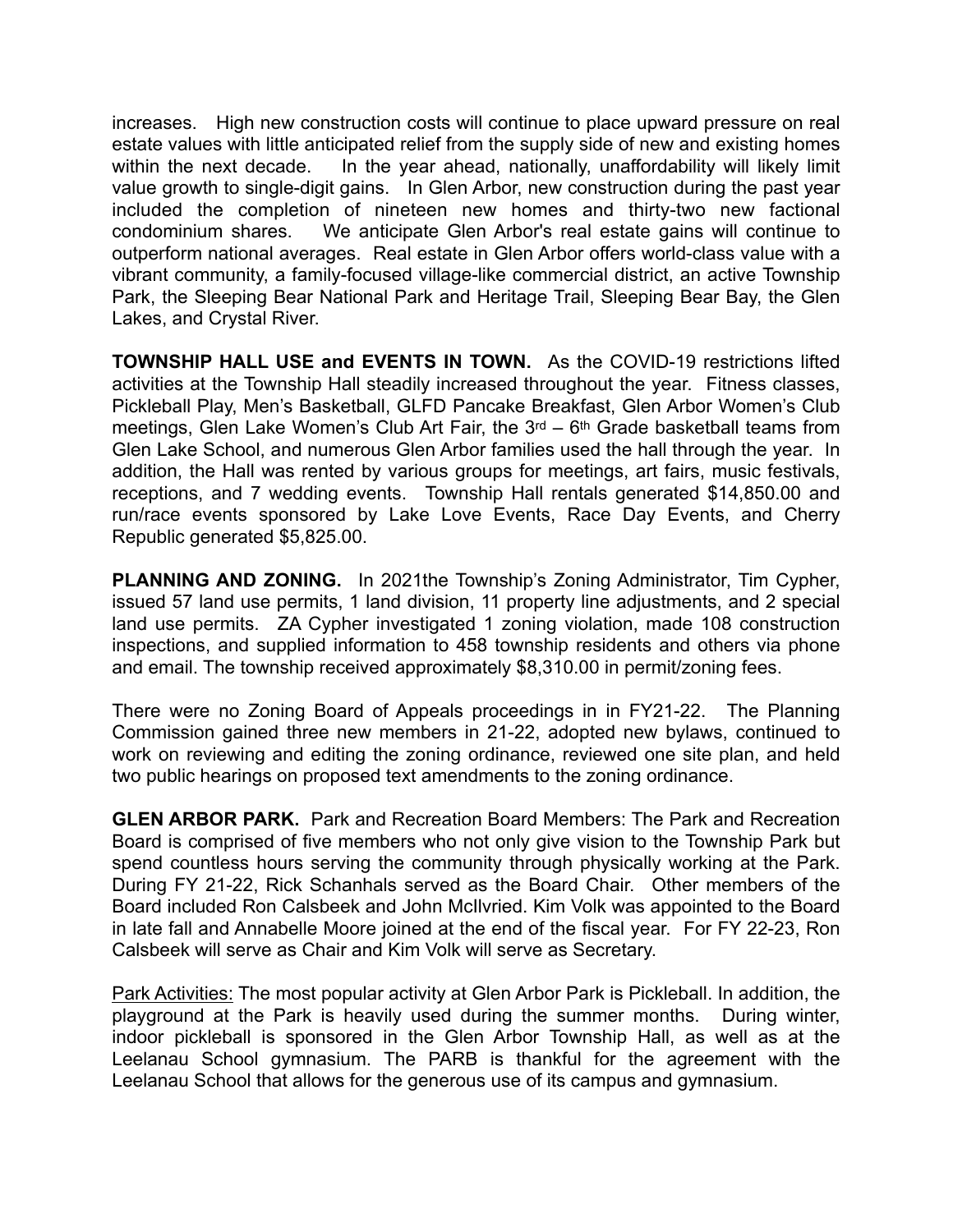A pickleball tournament was held on Oct. 9, 2021. The tournament was a great success, with over 60 participants. In addition, a pickleball clinic was held in May/June for interested community residents. Tennis and Pickleball tournaments are being planned for the summer/fall of 2022.

Park Maintenance: The playground engineered wood fiber was refreshed, windscreens were replaced, and an outdoor ping pong table was installed (which had a lot of use!). New signs, outlining rules and procedures for use, were ordered for the Pickleball and Tennis courts. In addition, several work days were scheduled where Board members and volunteers helped with weeding, trimming, and general park cleanup.

Park Employment: A job description for a Park Manager/Groundskeeper is being prepared and will be posted in order to solicit applicants for this coming season. The job involves 1-2 hours per day and 5 days per week to help with general maintenance and oversight of the Park. Contact the Township Supervisor or a Park and Recreation Board member for more details.

**GLEN LAKE FIRE DEPARTMENT.** COVID continued to be a challenge for the fire department in 2021 with several members of the department contracting the illness. Despite the obstacles, the department made many notable achievements. Below are highlights of the GLFD activities for the year:

- The Department responded to 610 incidents
- A total of 5,113 training hours were completed by department members
- Taught American Heart Association courses in CPR, Defibrillator Use, and First Aid Techniques to 115 people in our area
- Purchased a new Advanced Life Support Ambulance
- All employees continue to participate in the department's physical fitness/ wellness program and report noticeable differences in their fitness levels on emergency scenes

[View the department's annual report at: https://glenarbortownship.com/departments/](https://glenarbortownship.com/departments/emergency-services/forms-reports-resources/) [emergency-services/forms-reports-resources/](https://glenarbortownship.com/departments/emergency-services/forms-reports-resources/)

**GLEN ARBOR'S FOREST HAVEN CEMETERY.** 2021 was a busy year for the Forest Haven Cemetery. In May, a Memorial Day celebration was held at the cemetery to honor those who perished in the Civil War and are buried there. In July the Township Board adopted a Cemetery Ordinance and established a Cemetery Advisory Board (CAB) and approved Bylaws for CAB. Five community members where then appointed to the newly formed Board which had their first meeting in September. The first goal of the committee was to have the cemetery cleared of downed trees from the 2015 storm. CAB and the Township Clerk worked with the National Park Service to secure an easement for an access route to the cemetery and permits for clearing the downed trees. The Township Board sent out a Request for Proposal and three vendors bid on the project. Deering Tree Service won the bid. The Township Board is grateful to